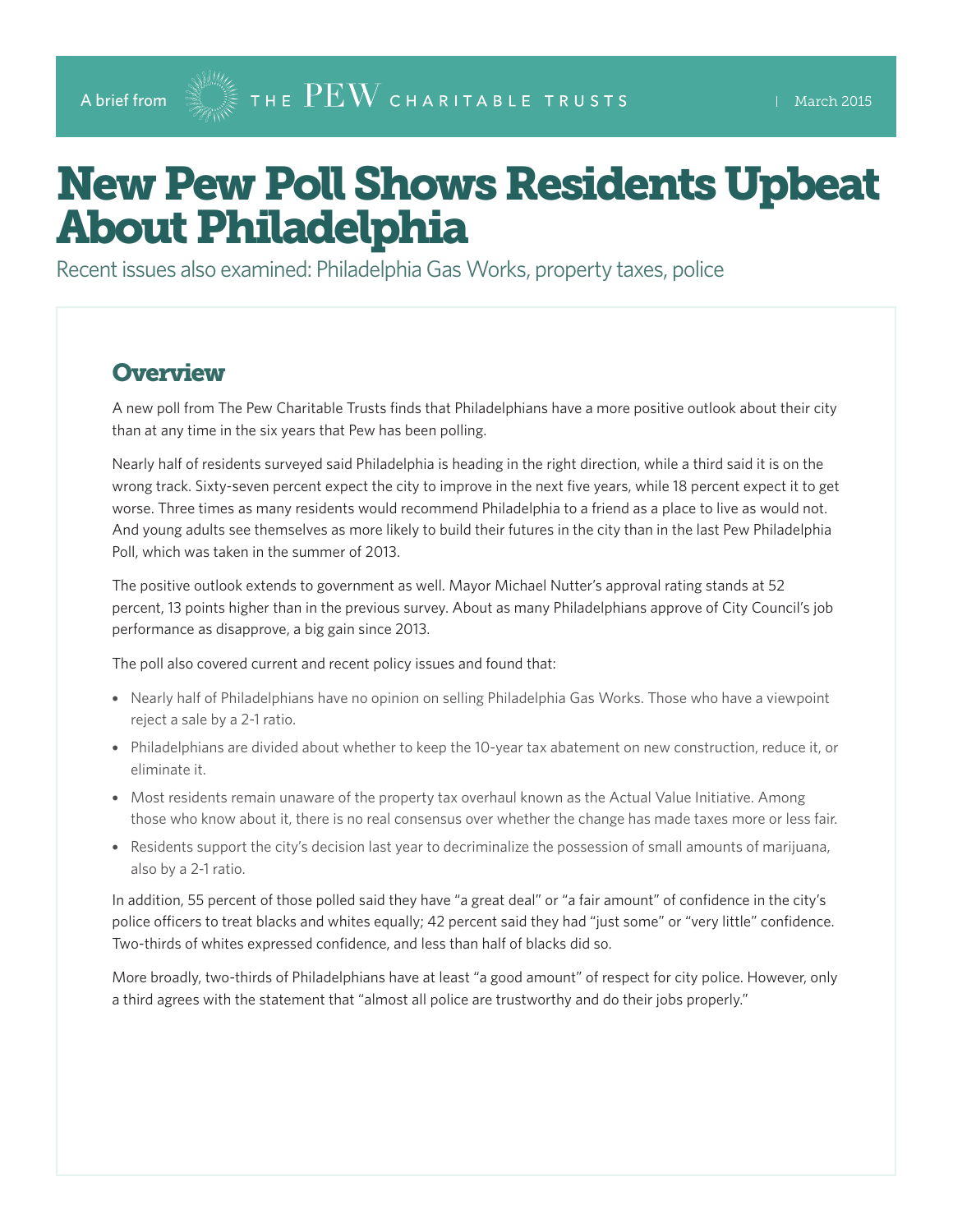## The optimistic mood

The survey finds Philadelphians feeling good about their city and optimistic about its future. Forty-eight percent of residents polled said the city was headed in the right direction compared with 33 percent who said it was on the wrong track. The right-track number is the highest recorded in the six years that Pew has been polling in Philadelphia, and the 15-point margin between right track and wrong direction is the largest. (See Figure 1.)





Source: The Pew Philadelphia Poll, 2015 © 2015 The Pew Charitable Trusts

A similar pattern is evident in answers to other questions. Two-thirds expect the city to get better over the next five years while 18 percent expect it to get worse. In past surveys, a majority of Philadelphians have invariably expressed faith in the city's future. But in 2013, the optimists represented only 52 percent of those polled.

Rating the city as place to live, 70 percent would recommend it to a friend and 24 percent would not. Here, too, the percentage of people giving the positive response is the highest in six years of polling. (See Figure 2.)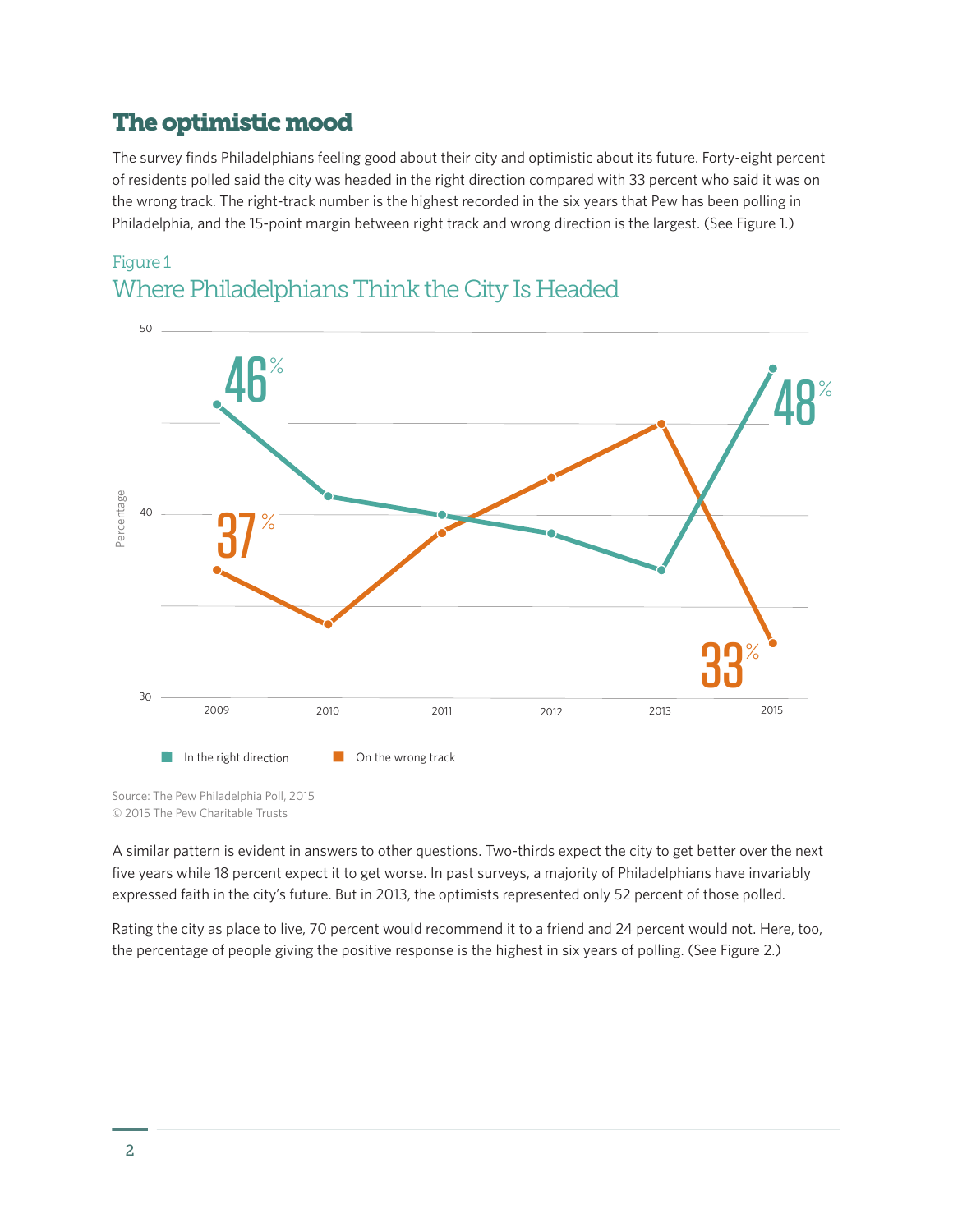#### Figure 2 Recommend Philadelphia as a Place to Live



Source: The Pew Philadelphia Poll, 2015 © 2015 The Pew Charitable Trusts

There are some consistent and relatively minor variations among demographic groups. For instance, 74 percent of whites would recommend the city compared with 69 percent of blacks and 65 percent of Hispanics. And residents ages 35 to 49, many of them parents of school-age children, were less likely to recommend the city (63 percent) than were young adults (71 percent) or those 50 and older (73 percent).

Another positive indicator for Philadelphia is that more young adults said they see themselves staying in the city than was the case in 2013. In that year's survey, 49 percent of those ages 18 to 34 said they would probably not be living in the city in five or 10 years. This time, 39 percent said they expected to leave. (See Figure 3.)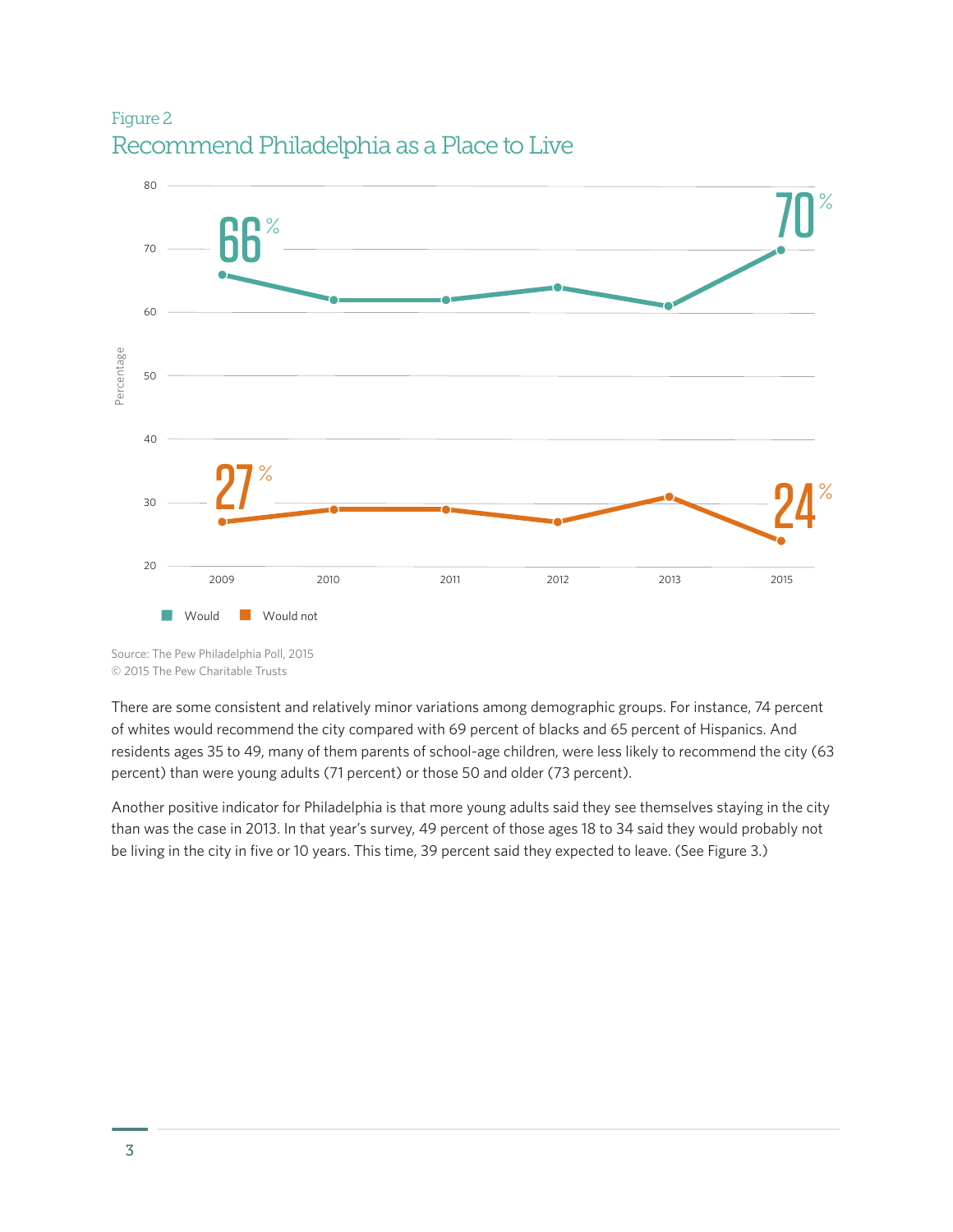#### Figure 3 Likely to Be Living in Philadelphia in 5-10 Years 18- to 34-year-olds



Source: The Pew Philadelphia Poll, 2015 © 2015 The Pew Charitable Trusts

## Views of the Mayor and City Council

The upbeat outlook also was reflected in the public's view of Philadelphia's leaders.

Mayor Nutter approaches the end of his eight years in office with relatively high marks. In the new poll, 52 percent of Philadelphians approve of his job performance and 37 percent disapprove. Though not his strongest performance in the past six years, these numbers represent a dramatic recovery from 2013. At that time, 39 percent approved of the mayor's job performance and 52 percent disapproved.

Residents were more evenly divided on their assessment of City Council, with 40 percent approving its job performance and 42 percent disapproving. When Pew last polled, 30 percent approved of council and 57 percent disapproved.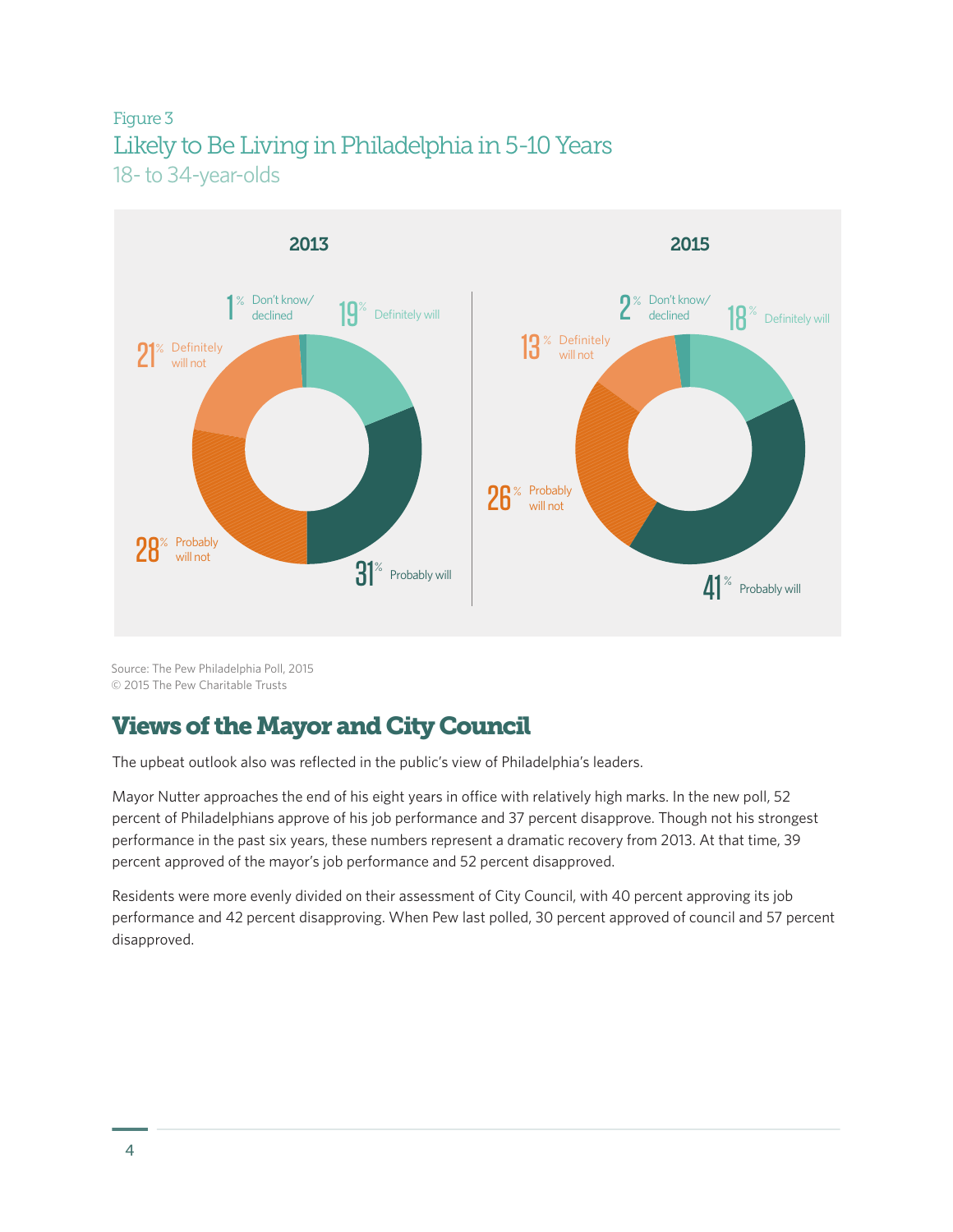# Opinion on recent policy issues

In the survey, Philadelphians were asked for their views on a number of current or recent policy issues.

• **Philadelphia Gas Works:** Residents were asked about selling Philadelphia Gas Works, which Mayor Nutter proposed to help fund the municipal pension system and which City Council last year refused to consider. Thirty-eight percent of Philadelphians said they oppose a sale and 17 percent support it. A large percentage of those polled, 45 percent, had no opinion. (See Figure 4.)

#### Figure 4 Selling Philadelphia Gas Works

| <b>Response</b>   | Percentage |
|-------------------|------------|
| Approve           | 17%        |
| <b>Disapprove</b> | 38%        |
| No opinion        | 45%        |

Source: The Pew Philadelphia Poll, 2015 © 2015 The Pew Charitable Trusts

• **Tax policies:** On the city's 10-year tax abatement on new construction, opinions were split almost evenly among three options. Thirty-three percent want the abatement to be continued in its current form; 30 percent prefer to see it reduced in some way; and 30 percent favor its elimination.

Philadelphians were also asked about the impact of the property tax overhaul known as the Actual Value Initiative. In the summer of 2013, before homeowners received their first tax bills under the system, 26 percent of those who were aware of the initiative said it would make taxes more fair and 44 percent less fair.

In the new poll, with the tax system in place, 30 percent of those aware of the change said taxes have become more fair and 36 percent said they were less fair. Among homeowners, the results were similar: 34 percent said more fair and 37 percent said less. Sixty percent of the entire sample, including 38 percent of homeowners, said they had not heard about the Actual Value Initiative.

• **Decriminalization of marijuana:** There was a resounding endorsement of the city's 2014 decision to decriminalize possession of small amounts of marijuana, with 64 percent of residents approving and 32 percent disapproving. Those younger than 35 supported it more strongly (74 percent) than those 65 and older (42 percent).

# Levels of confidence in the police

In 2014, a number of highly publicized incidents occurred in the United States in which black males were killed by police. The public discourse surrounding these incidents raised questions about how police deal with people of color. For that reason, the Pew poll asked Philadelphians about their level of confidence in local police to treat blacks and whites equally.

Overall, 55 percent of Philadelphians said they had a "great deal" or "fair amount" of confidence in the police in this regard while 42 percent said they had "just some" or "very little." (See Figure 5.)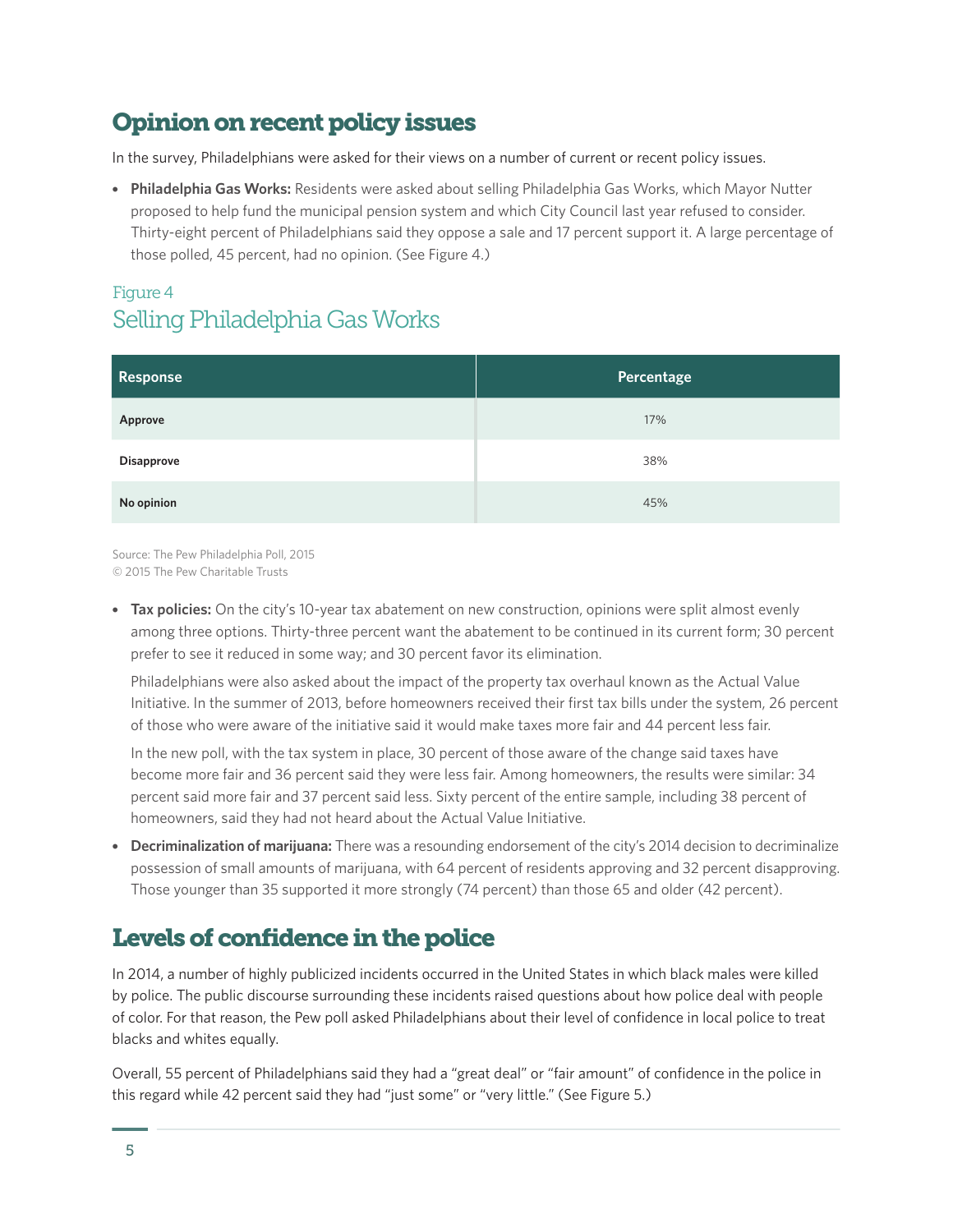#### Figure 5 Philadelphians' Confidence in Their Police to Treat Blacks and Whites Equally All respondents

| Response                      | Percentage |
|-------------------------------|------------|
| A great deal or a fair amount | 55%        |
| Just some or very little      | 42%        |
| Don't know                    | 3%         |

Source: The Pew Philadelphia Poll, 2015 © 2015 The Pew Charitable Trusts

The racial and ethnic differences were pronounced. Sixty-eight percent of whites expressed confidence in the police to deliver equal treatment while 29 percent voiced a lack of confidence. Among blacks, the attitudes were quite different: 47 percent expressed confidence while 51 percent took the opposite viewpoint. (See Figure 6.) The results for Hispanics were similar to those for blacks.

# Figure 6 Philadelphians' Confidence in Their Police to Treat Blacks and Whites Equally

By racial/ethnic group



Source: The Pew Philadelphia Poll, 2015 © 2015 The Pew Charitable Trusts